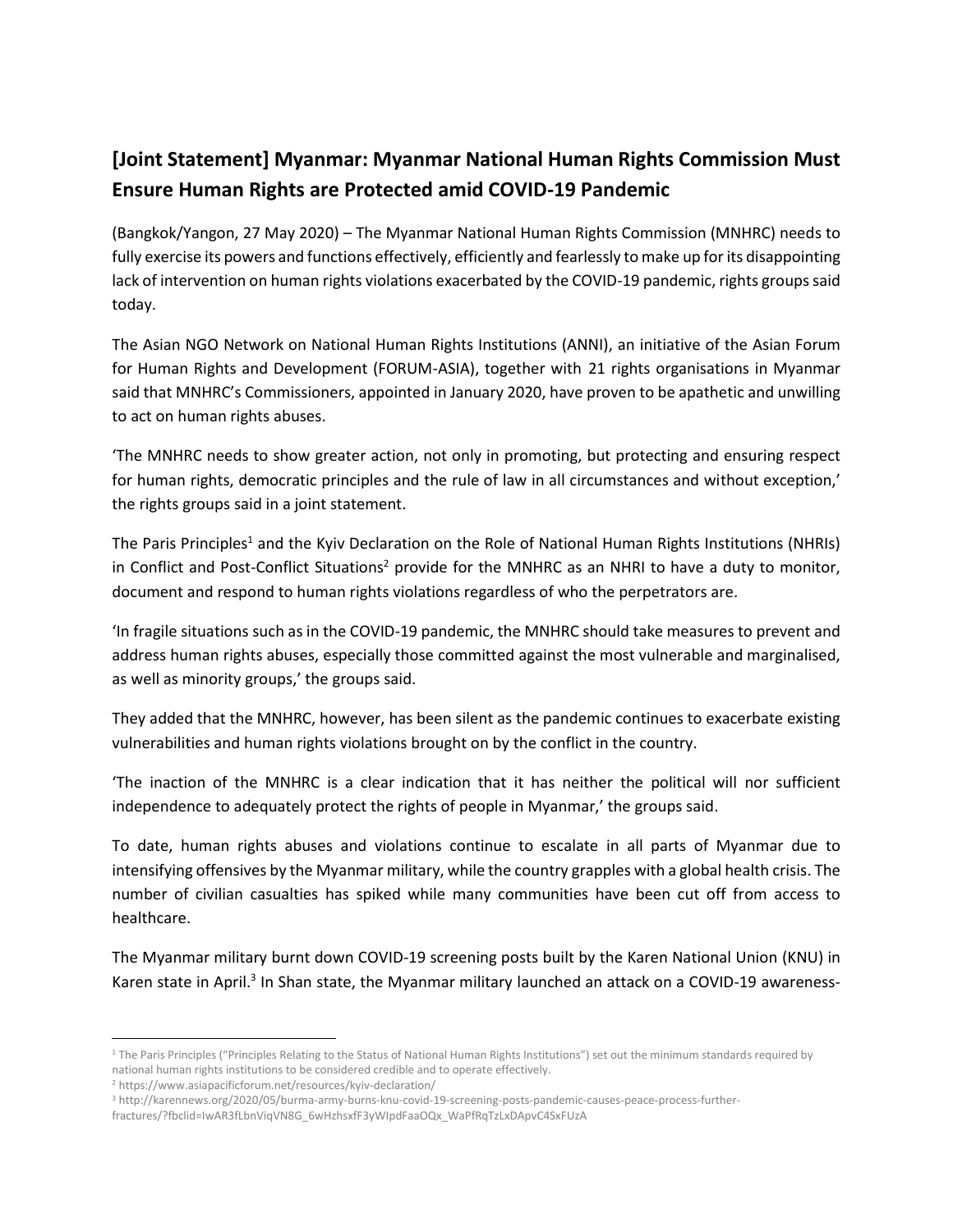raising and monitoring activity organised by the Restoration Council for Shan State (RCSS).<sup>4</sup> Both KNU and RCSS are ethnic armed organisations that have signed the Nationwide Ceasefire Agreement with the Myanmar Government. In Rakhine state, a driver was killed when a World Health Organization (WHO) vehicle was attacked, while one other was left injured. The vehicle was said to have been carrying COVID-19 test samples.<sup>5</sup>

The Myanmar military has continued its offensives despite the Three Brotherhood Alliance – comprised of the Arakan Army (AA), the Ta'ang National Liberation Army (TNLA) and the Myanmar National Democratic Alliance Army (MNDAA) – having declared a unilateral ceasefire on 3 May in the face of the pandemic.

The conflict between the Myanmar military and the AA has intensified amid ongoing internet shutdowns in eight townships in the Rakhine and Chin states.<sup>6</sup> A disturbing video depicting the beating of civilians who have been arbitrarily detained in Rakhine state recently surfaced, shedding light on the Myanmar military's human rights violations.<sup>7</sup>

'We are appalled by the failure of the MNHRC to intervene on these blatant human rights abuses arising from escalating conflict in all parts of Myanmar,' the rights groups stated. 'The MNHRC should heed the Aide Memoire on NHRIs, Human Rights and Covid-19 released by the UN High Commissioner for Human Rights, which emphasises NHRIs' important role in ensuring that the needs of groups who may have been left out of COVID-19 responses are addressed.'

These groups include Internally Displaced Persons (IDPs) and conflict-affected ethnic nationalities and religious minorities in Myanmar, who already suffer systematic and institutional violence and have the least access to protective mechanisms.

In April, 24,896 prisoners were released in a Presidential pardon. However, the rights groups lambasted the Government for including only 26 political prisoners in Myanmar's largest mass pardon in recent years.<sup>8</sup>

At least 50 political prisoners continue to serve their sentences while 137 activists await trial behind bars. As of April, rights groups have documented the total number of political activists facing trial, both inside and outside prison, to have reached an alarming  $587 - a$  number that continues to rise.<sup>9</sup>

Given a NHRIs' important role in identifying risks faced by persons deprived of their liberty and advocating for mitigation measures amid the COVID-19 pandemic, the MNHRC, while welcoming the release of prisoners, should have called for the release of all political prisoners.

 $\overline{\phantom{a}}$ 

<sup>4</sup> <https://www.bnionline.net/en/news/burma-army-attacks-rcss-while-shan-medics-perform-covid-19-wellness-checks>

<sup>5</sup> <https://www.aljazeera.com/news/2020/04/attack-vehicle-killed-myanmar-driver-condemned-200422011858564.html>

<sup>6</sup> <https://www.forum-asia.org/?p=3137>

<sup>7</sup><https://www.rfa.org/english/news/myanmar/unlawful-interrogation-05122020184850.html>

<sup>8</sup> <https://www.irrawaddy.com/news/burma/myanmar-presidential-pardon-condemned-exclusion-political-prisoners.html>

<sup>9</sup> <https://aappb.org/2020/05/aapps-monthly-chronology-of-april-2020-and-current-political-prisoners-list/>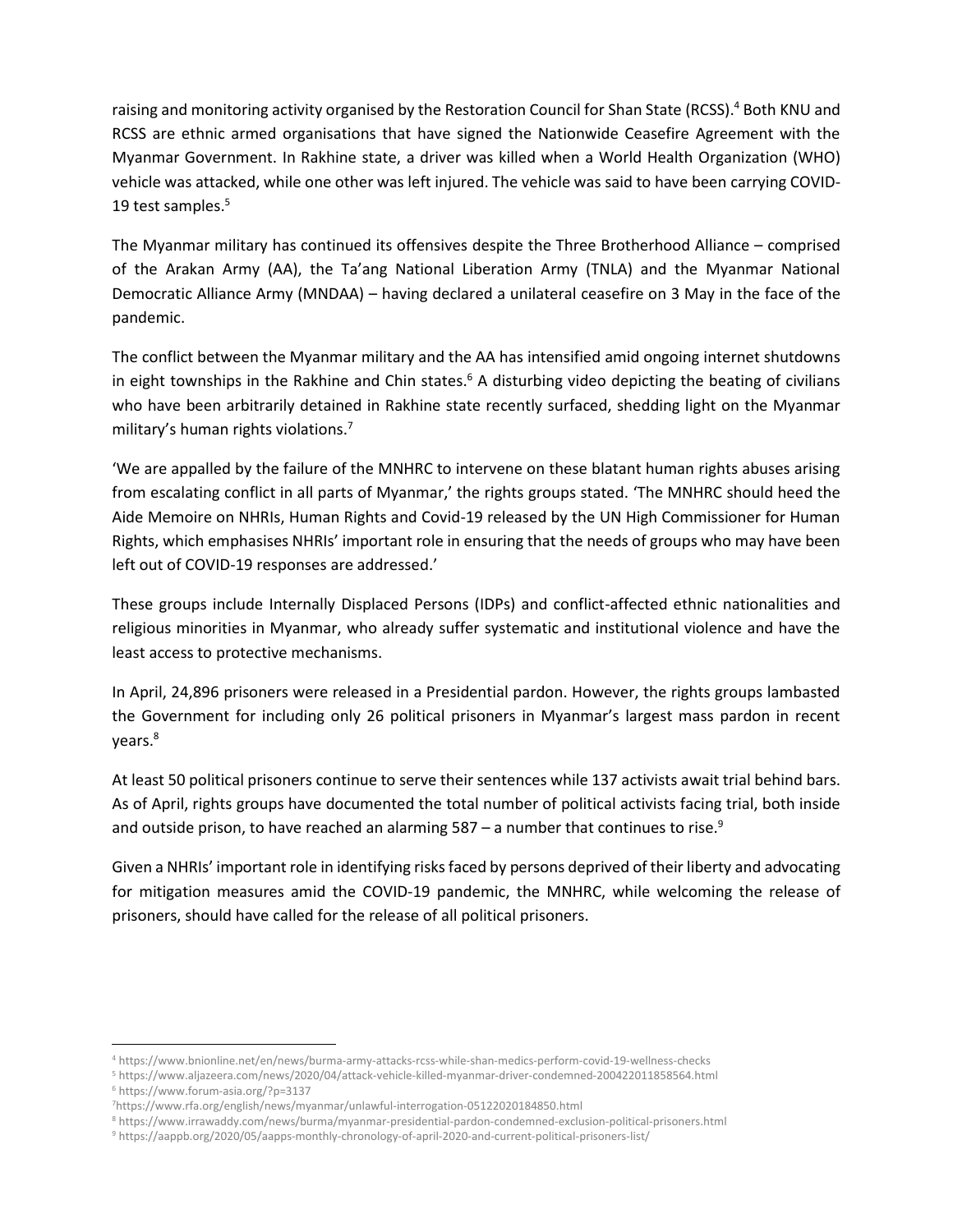The MNHRC has been heavily criticised in most aspects, particularly on its lack of protection of human rights. It is the time for the MNHRC to prove its legitimacy through its performance, and in particular, its impact or ability to render justice for victims of violations and abuses.

## **For more information, please contact:**

- Aung Myo Min, Equality Myanmar, +95 (0) 9448015306, [myominburma@gmail.com](mailto:myominburma@gmail.com)
- Aung Zaw Oo, Association of Human Rights Defenders and Promoters, +95 (0) 9421039493, [2012hrdpnetworks@gmail.com](mailto:2012hrdpnetworks@gmail.com)
- Lway Poe Kamaekhour, Ta'ang Women's Organization, +95 (0)9256128582, [poekamaekhour2013@gmail.com](mailto:poekamaekhour2013@gmail.com)
- Rin Fujimatsu, Progressive Voice, +66 (0) 835511446, rin@progressive-voice.org.
- Shanna Priangka Ramadhanti, ANNI Secretariat[, anni@forum-asia.org](mailto:anni@forum-asia.org)

## **The joint statement is endorsed by:**

- 1. Action Committee for Democracy Development (ACDD)
- 2. Asian NGOs Network on National Human Rights Institutions (ANNI)
- 3. Assistance Association for Political Prisoners (AAPP)
- 4. Association of Human Rights Defenders and Promoters (HRDP)
- 5. Athan: Freedom of Expression Activist Organization
- 6. Burma Monitor (Research and Monitoring) (BM)
- 7. Equality Myanmar (EQMM)
- 8. Future Light Center (FLC)
- 9. Generation Wave (GW)
- 10. Genuine People's Servant (GPS)
- 11. Human Rights Foundation of Monland (HURFOM)
- 12. Human Rights Educators Network (HREN)
- 13. Karen Human Rights Group (KHRG)
- 14. Karenni Human Rights Group (KnHRG)
- 15. Kachin Women's Association Thailand (KWAT)
- 16. Loka Ahlinn (Social Development Network)
- 17. Metta Campaign Mandalay
- 18. Myanmar People Alliance (Shan State) (MPA-SS)
- 19. Progressive Voice (PV)
- 20. Synergy Social Harmony Organization
- 21. The Seagull: Human Rights, Peace & Development
- 22. Ta'ang Women's Organization (TWO)

## **About the Asian NGOs Network on National Human Rights Institutions (ANNI):**

*The Asian NGOs Network on National Human Rights Institutions (ANNI) was established in December 2006. It is a network of Asian non-governmental organisations and human rights defenders working on issues*